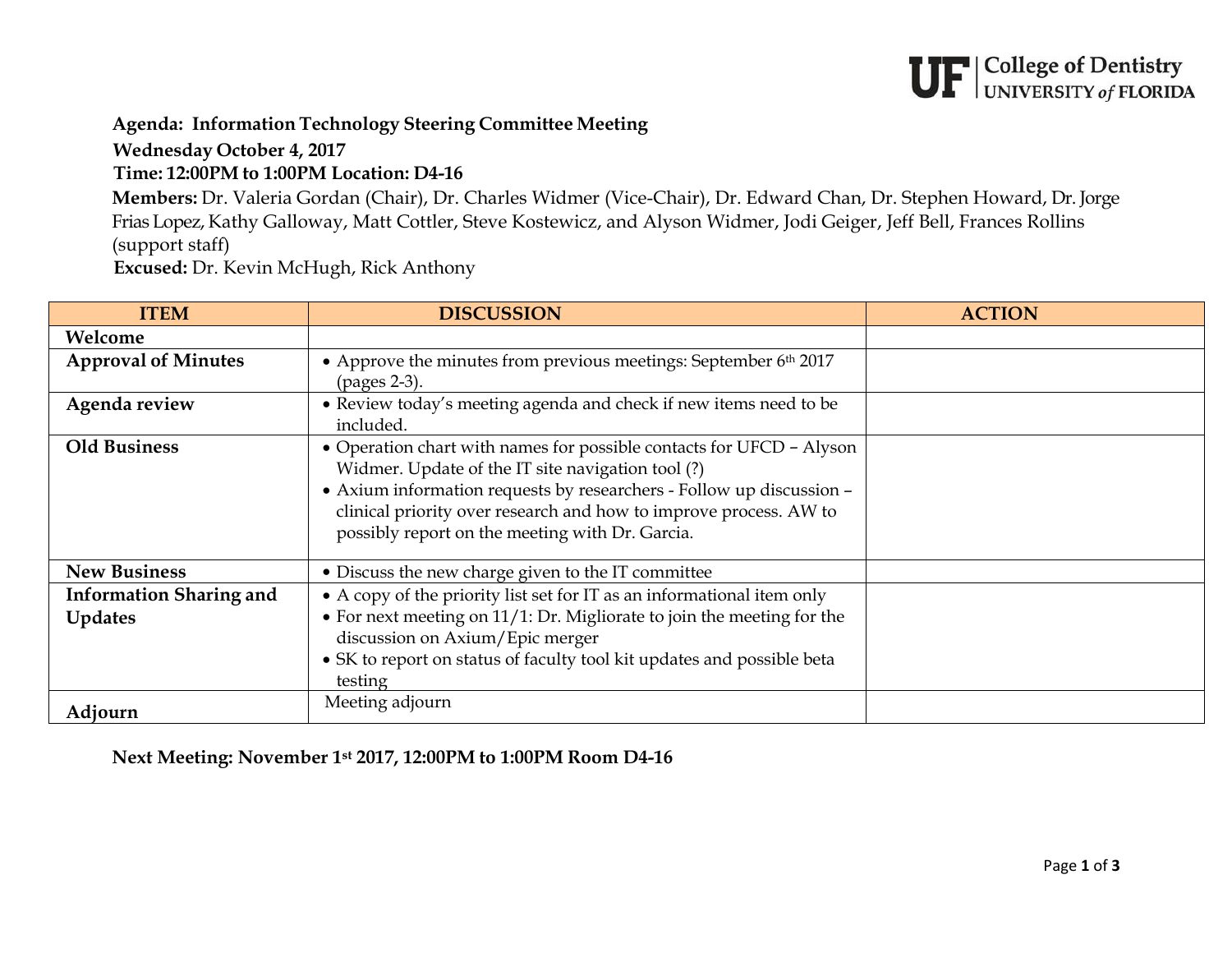## **UF** College of Dentistry<br>UF UNIVERSITY of FLORIDA

### **Minutes: Information Technology Steering Committee Meeting Wednesday September 6, 2017 Time: 12:00PM to 1:00PM Location: D4-16**

**Present**: Dr. Valeria Gordan (Chair), Dr. Stephen Howard, Dr. Edward Chan, Dr. Kevin McHugh, Steve Kostewicz, Kathy Galloway, Rick Anthony, Jodi Geiger, Jeff Bell, Dr. Jorge Frias Lopez, and Alyson Widmer.

**Absent:** Matt Cottler. **Excused:** Dr. Charles Widmer, Frances Rollins (support staff).

| <b>ITEM</b>                   | <b>DISCUSSION</b>                                                                                                                                                              | <b>ACTION</b>                                                                                                                                                                                                                                                                                                                                                                                                                                                             |
|-------------------------------|--------------------------------------------------------------------------------------------------------------------------------------------------------------------------------|---------------------------------------------------------------------------------------------------------------------------------------------------------------------------------------------------------------------------------------------------------------------------------------------------------------------------------------------------------------------------------------------------------------------------------------------------------------------------|
| Welcome                       | Welcome to Dr. Jorge Frias Lopez (new<br>member)                                                                                                                               | Welcome of Dr. Frias Lopez and introductions                                                                                                                                                                                                                                                                                                                                                                                                                              |
| Approval of<br><b>Minutes</b> | Approve the minutes from previous meetings:<br>May 3 2017 and August 9 2017 (pages 2-5).                                                                                       | Quorum established, meeting opened 12:01                                                                                                                                                                                                                                                                                                                                                                                                                                  |
| Agenda review                 | Review today's meeting agenda and check if<br>new items need to be included.                                                                                                   | None                                                                                                                                                                                                                                                                                                                                                                                                                                                                      |
| <b>Old Business</b>           | Minutes for March 1 posted on the website<br>(meetings on April 5 and June 7 were<br>cancelled, see pages 6-7).<br>New charge is posted on the website.<br>Elect a vice-chair. | May 3 approved, August $9th$ revised for excused absence for<br>Dr. Frias Lopez and approved with correction.<br>Need to confirm update of website with meetings not held<br>$(4/5$ and $6/7)$ – action item for France Rollins<br>New charge not yet received and it will be posted as soon as<br>available – action item for France Rollins<br>Dr. Widmer elected as vice-chair $-$ action item for VG to<br>notify him                                                 |
| <b>New Business</b>           | Share an organizational chart outlining the<br>overall IT operations and personnel<br>Discuss the current faculty tool kit and ways to<br>improve it.                          | Operation chart reviewed and discussed by Alyson Widmer-<br>request for a chart with basic names of contact – action item<br>for AW<br>Question on storage cost for data – request to provide pilot<br>draft of additional information for website – action item for<br><b>AW</b><br>Faculty toolkit discussion – update in progress, hope to<br>launch by December, plan to be open year round, committee<br>to give input – action item for Steve K to report at $11/1$ |